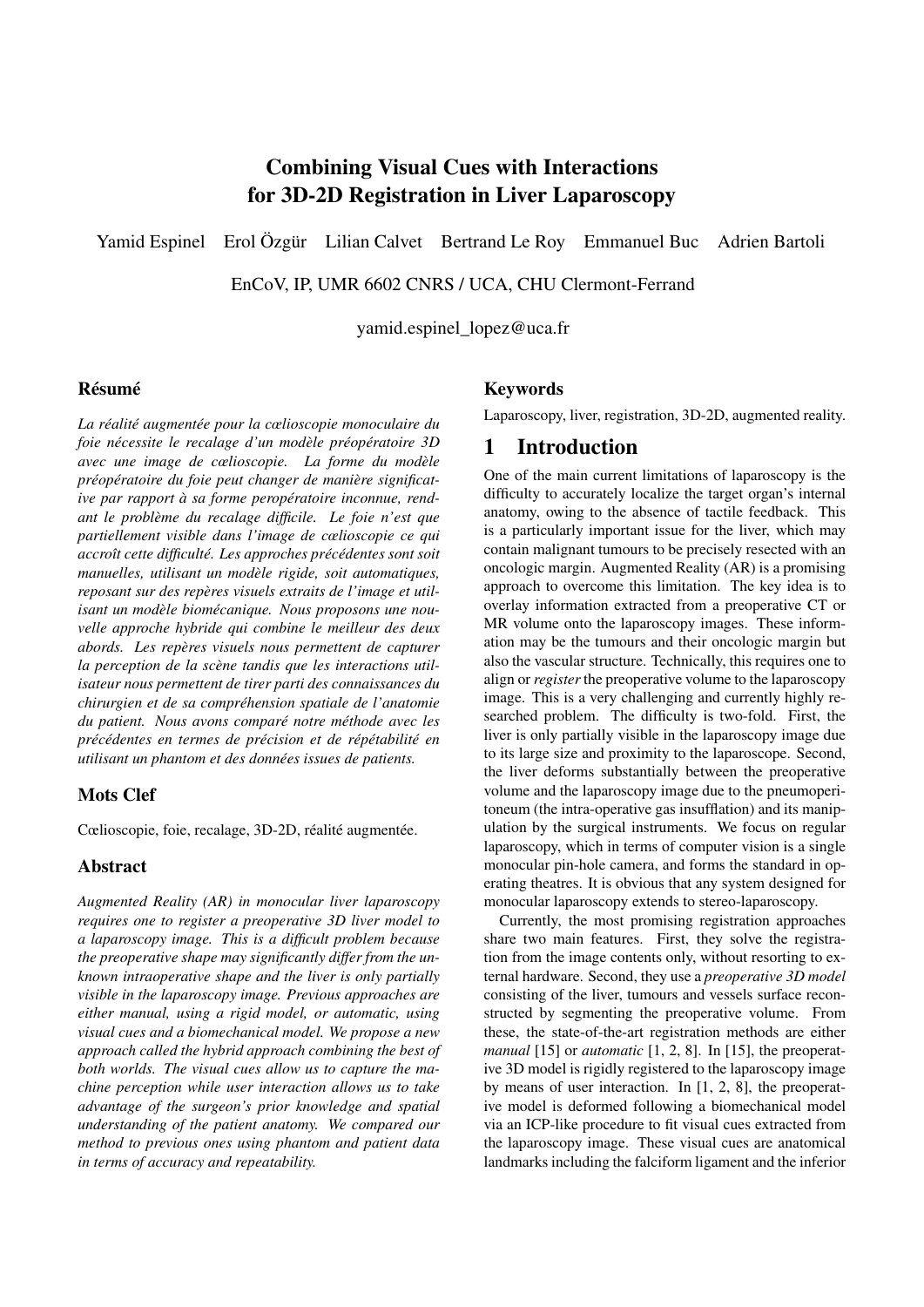

Figure 1 – Registration results delivered by the state-ofthe-art methods and the proposed one. (top left) The input laparoscopic image. (top right) Results from the automatic method [2] based on visual cues (the contour constraints in yellow, blue and red). (bottom left) Results of the manual rigid registration method [15]. (bottom right) Results of the proposed hybrid method, combining visual cues with a biomechanical model through cage-based tactile interaction. The cage's control points (red dots) are used to edit the registration simultaneously with an automatic optimization procedure exploiting the visual cues.

ridge, and the silhouette. The current manual and automatic approaches both present important shortcomings, illustrated in figure 1. In [15], the rigidity assumption is far too restrictive to accurately model the liver deformation. In [1, 2, 8], the visual cues are sparse and do not convey enough information to unambiguously constrain registration. Though the reasons are different, this results in both cases in misregistration, impairing the reliability of AR.

We propose an *hybrid* registration approach. The key idea is that the manual and automatic approaches are highly complementary. Our hybrid approach extends and draws on the strengths of both by combining user interaction with visual cues and a biomechanical model. In other words, the rational is that both the machine and the user perception are valuable and should be taken into account via the visual cues and interaction respectively. In the presence of both user interaction and visual cues, our hybrid approach bundles all constraints in a single registration. In the absence of user interaction, it behaves similarly to the existing automatic approaches. In the absence of visual cues, it allows the user to edit the registration under guidance of the biomechanical model. This is a significant improvement compared to the existing manual approach as it allows the user to fully express their expertise in anatomy, prior experience and spatial understanding of the case at hand to the system. We have implemented this idea following the cagebased paradigm from the field of shape editing. The cage may be seen as a set of draggable control points enclosing the organ. Shape editing is a widely studied problem, to which the main proposed approaches are point-based [4], curve-based [5], surface-based [6] and cage-based [7]. The cage-based paradigm is well-adapted to registration owing to its flexibility.

Concretely, we implemented our hybrid method with a Qt Graphical User Interface (GUI) shown in Figure 3. Our system is entirely controllable by tactile interaction and may be used in a fast and intuitive manner. We compared our method named *hybrid biomechanical* (HB) quantitatively in two ways against two previous methods [15], named *manual rigid* (MR) and [2], named *automatic biomechanical* (AB). The first evaluation uses a silicone liver phantom faithfully reproducing the shape of a patient's liver obtained from CT reconstruction. The phantom was deformed and we used Structure-from-Motion to reconstruct its ground-truth 3D shape. The registration was then tested for 20 views from 4 different deformation datasets (5 views per dataset). The registration error, defined as the average distance between vertices of the preoperative and ground-truth models, is reported in Table 1(a). The registration error was evaluated for the visible and hidden parts. The second evaluation uses 8 images from 8 patients and had registration solved by our system under the control of 8 surgeons. The registration variability, defined as the root mean square of the stantard deviation of the vertex positions, was evaluated for the visible and hidden parts.

# 2 Related Work

# 2.1 Liver Registration

We review related work on the biomechanical registration of a preoperative 3D model to laparoscopy. This is split in methods using the image contents only in monocular laparoscopy and methods using other modalities or sensors.

Monocular laparoscopy. Methods [1, 2, 8] process a single laparoscopy image with manually marked contour constraints representing the visual cues. More specifically, [1, 2] rely on contours, namely the falciform ligament and inferior ridge, and the silhouette, whereas [8] relies solely on the silhouette. Method [2] also uses a shading cue while [1] exploits environment priors modeling the effect of the pneumoperitoneum and gravity. Exploiting these environment priors remains difficult in vivo because of the unknown boundary conditions involving the viscera. These methods share the strong advantage to be compatible with regular laparoscopy but are limited by their weak registration accuracy.

Non-monocular laparoscopy. Method [9] uses a stereolaparoscope to reconstruct the visible surface of the intraoperative liver shape. The liver's 3D contour boundaries are then automatically detected on the visible surface and used to constrain registration. Method [10] also uses a stereo-laparoscope to reconstruct surface patches of the intraoperative liver shape. The stereo laparoscope is tracked using an optical tracking system. This allows one to local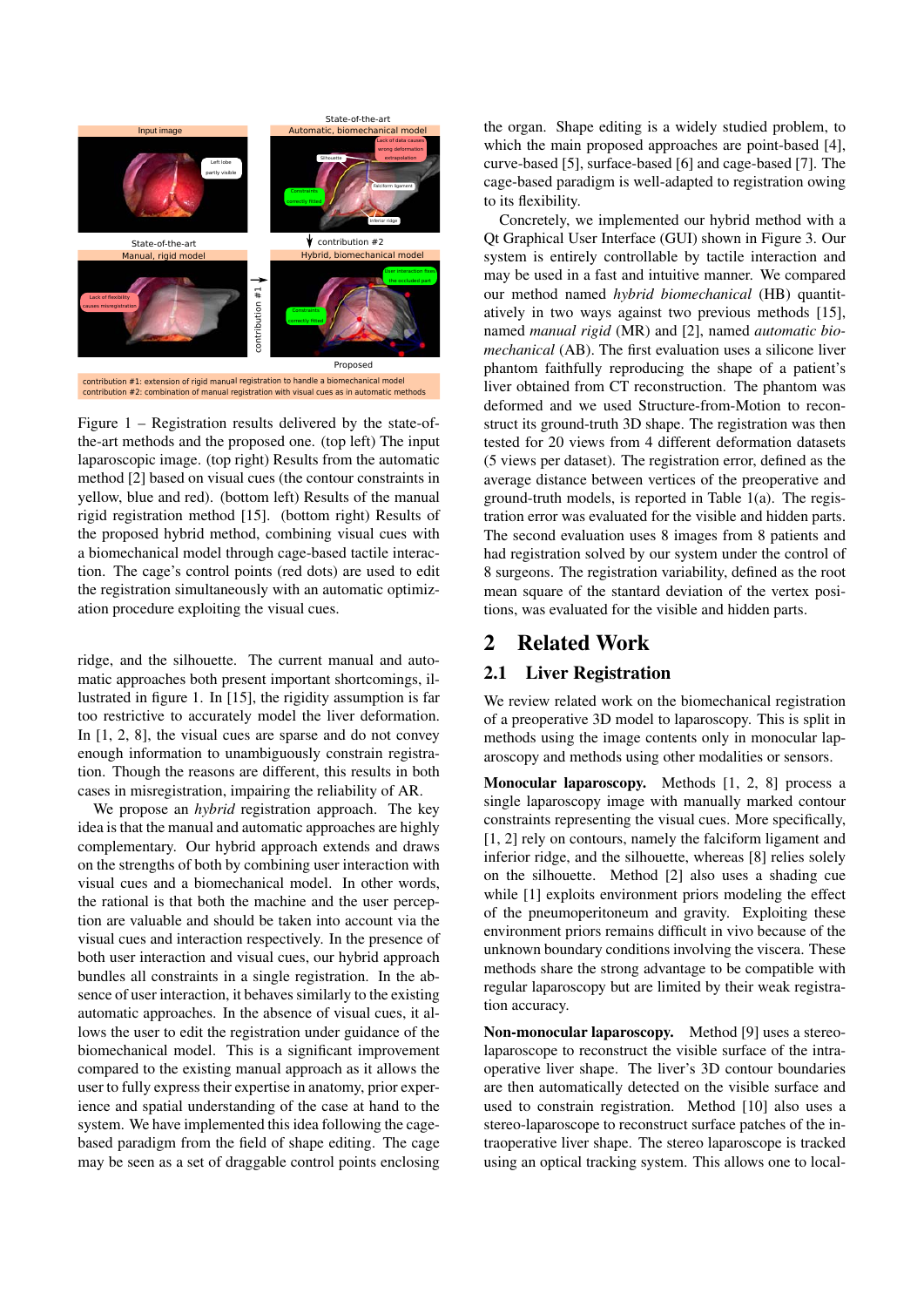ize the patches in world coordinates and use them to constrain registration. Method [11] uses a tracked stylus to let the user enter landmarks on the liver surface. Because the pose of the landmarks is known, they directly serve as registration constraints. Method [16] uses intraoperative CT scans to constrain registration. Finally, method [12] registers an intraoperative CT scan to the laparoscope by imaging the laparoscope's distal end itself within the CT volume and combining this with shading. These methods share a dependency on non standard laparoscopy or special hardware to solve registration. Nonetheless, with the exception of [16], they do not address the problem of registering the liver's hidden parts.

### 2.2 Shape Editing

Shape editing refers to the change of a model's surface through a set of handles either part or connected to it. Existing approaches can be divided in four main categories, depending on how such handles are distributed: pointbased [4], curve-based [5], surface-based [6] and volumebased deformations [7]. In a point-based approach, the user provides a set of point displacements, each comprising a point along with its intended motion and region of influence. When these points are moved, the object is then warped to match the displacement constraints [4]. In curvebased approaches, the deformations are controlled by one or more curves. The deforming object is distorted to map from the source to the destination curves [5]. The surfacebased approaches consist in deforming the object when a surface patch is modified by translating a set of control points. One of the main difficulties is to find a way to attach sample points on the object to the deforming patch [6]. The volume-based approaches use a cage that embeds the deforming object. This cage can have a fixed shape such as a cuboid [7], or can be even generated according to the shape of the object to be deformed [13]. The shape of this cage is altered by repositioning control points. The resulting cage distortion is then transferred to the embedded object.

# 3 Hybrid Registration

We first describe the principle and pipeline of our method. We then describe our implementation of the biomechanical model and the visual cues constraints. We finally show how these integrate with cage-based user interaction.

# 3.1 Principle and Pipeline

Our hybrid registration method takes as input a preoperative 3D model and a single laparoscopy image. Its principle is to combine a biomechanical model and the manual and automatic registration approaches These respectively use user interaction and visual cues extracted from the image to solve for registration. Our method thus rests on three sets of constraints. The first two are borrowed from [2]. These are a biomechanical model based on the Neo-Hookean elastic model and the use of the falciform ligament and inferior ridge as curve correspondences, and the silhouette. The third set of constraints are the cage-based constraints to model user interactions. Concretely, the preoperative 3D model is represented by a tetrahedral mesh and optimization follows the principle of position-based dynamics [14].

The pipeline of our method is illustrated in Figure 2. It has 7 main steps. The first two steps are similar to [2]: in step (1), we mark the falciform ligament, inferior ridge and silhouette on the laparoscopy image and in step (2), we mark the corresponding contours on the preoperative 3D model. In step (3), the system generates a cage enclosing the preoperative 3D model, to be used for user interaction at step (6). In step (4), the cage's control points and the preoperative 3D model are co-triangulated in order to obtain a single tetrahedral model. In step (5), an initial registration is computed using only the visual cues, following an automatic method [2]. This initial registration is required to initiate interactive registration. In step (6), the user interactively edits the registration by moving the cage's control points. The registration is updated in real-time to provide the user with live feedback. Importantly at this step, both the cage's control points and the visual cues are used to update the registration. Finally, once the user is satisfied with the registration, step (7) augments the laparoscopy image with hidden anatomical elements brought from the preoperative 3D model.

# 3.2 Biomechanical Model and Visual Cues **Constraints**

The biomechanical model is created by augmenting the preoperative 3D model with the isotropic Neo-Hookean elastic model [14]. The associated mechanical parameters are set to generic values, namely the Young's modulus to  $E = 60,000Pa$  and Poisson's ratio to  $v = 0.49$ . The contour constraints rely on anatomical landmarks which are the ridge, the falciform ligament, and the silhouette contours to constrain the deformation. The ridge contour is formed by the negative imprints of surrounding organs and has a very distinctive profile. The falciform ligament attaches the liver to the abdominal wall. It is located in the separation zone between the left and right lobes. It is cut in early stage during the surgery to make the liver move freely. Its insertion is then made clearly visible on the liver external surface. These two sets of contour fragments are stationary. Their correspondence with vertices in the preoperative 3D model remains the same during the entire registration procedure. The last set of contours is composed of the liver silhouette, imposing the liver model to not deform beyond those boundaries. Unlike for the ridge and the falciform ligament contours, the silhouette contours are not stationary and the associated set of constraints updated during the registration procedure. All these contour constraints are introduced in the optimization algorithm using an Iterative Closest Point (ICP) technique.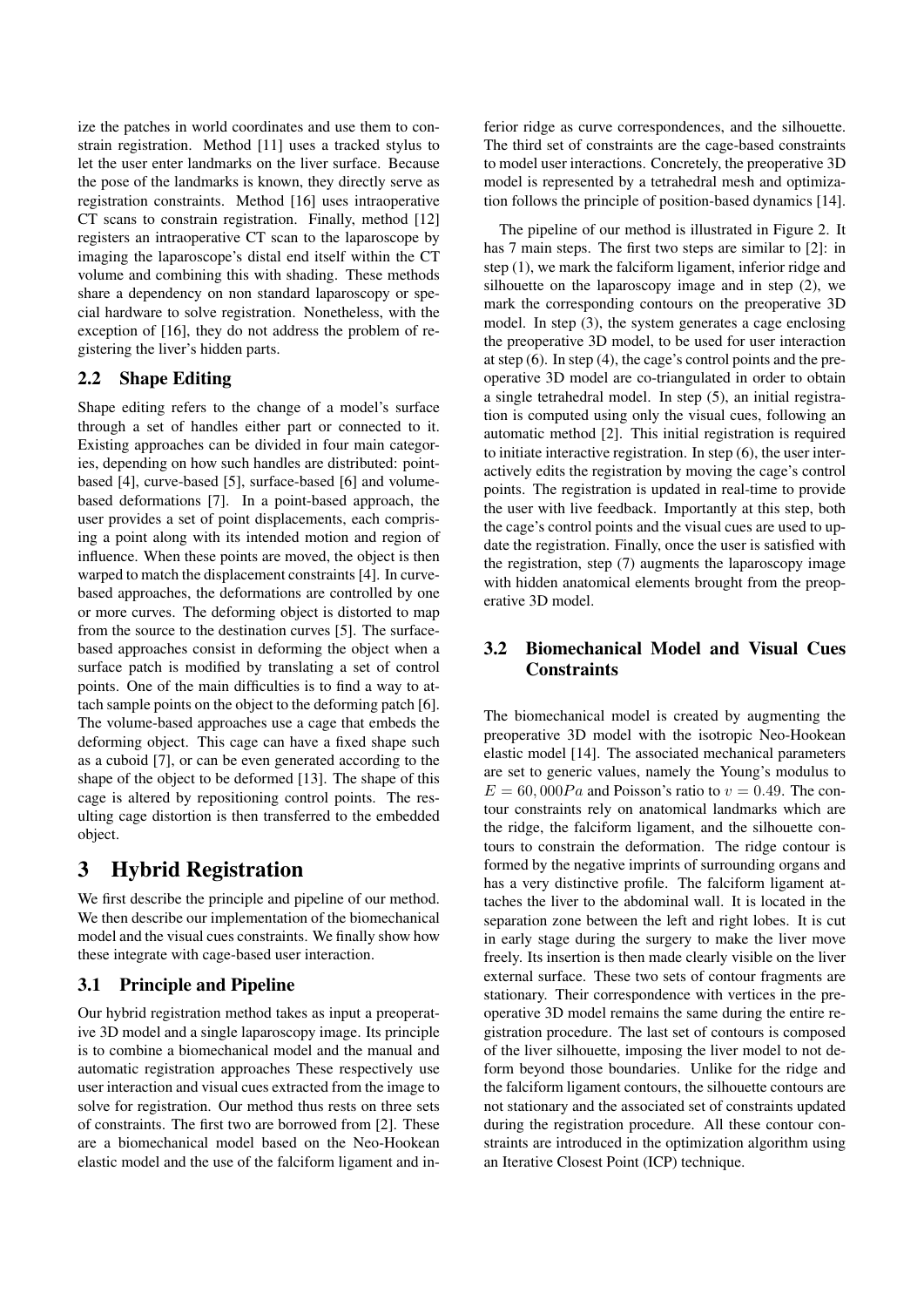

Figure 2 – Pipeline for the hybrid 3D to 2D deformable liver registration method. The contours associated to the silhouette, the falciform ligament and the ridge are marked in yellow, blue and red, respectively. The cage is rendered in blue wireframe and its associated control points with red dots.

### 3.3 Cage-based User Interaction

An intuitive and easy to use interface allowing one to edit the liver's shape while respecting the biomechanical and visual constraints must be proposed. This is achieved through the use of a *nested cage*. This has a good trade-off between editing flexibility, namely the possibility to edit at an appropriate spatial frequency, and user friendliness. The nested cage is represented by a mesh composed of a very limited number of control points. These are obtained following the cage initialization procedure defined in [13] so that the cage encloses the input preoperative 3D model. An example of a generated cage is shown in Figure 1.

Making the constraints derived from the cage movable during the optimization procedure is not trivial. We propose to embed once and for all the cage's control points into the volumetric model of tetrahedral topology built from the preoperative 3D liver model. Another possible solution would consist in creating a cage according to the model deformation at every iteration which would however significantly harm the software usability. When a cage's control point is moved during the optimization, all the vertices belonging to the liver model adjacent to it are moved accordingly. This allows one to handle a set of vertices simultaneously over a model region. These deformations are compensated by the constraints described in the section 3.2 at the same time. During the optimization, a single iteration of the contour-based optimization is run for every change in position of the cage vertices in order to increase the responsiveness of the deformation.

# 4 Tactile Graphical User Interface

The proposed Graphical User Interface is shown in Figure 3. It is divided in four sections. First, the visualization area in which the laparoscopy image and the preoperative 3D model are shown. The user can position the preoperative 3D model and mark the contours using tactile gestures or the keyboard and mouse. Second, the left toolbar, which is used to either import or export the laparoscopy image and the preoperative 3D model. Third, the right toolbar, which is used to modify the appearance of the preoperative 3D model, to mark the visual cues and to launch registration. Fourth, the bottom toolbar, which controls the size of the visualization area, lets the user activate the cage-based editing mode, and implements miscellaneous other functionalities.



Figure 3 – Proposed tactile Graphical User Interface for our hybrid method.



Figure 4 – A surgeon solving registration with the proposed Graphical User Interface.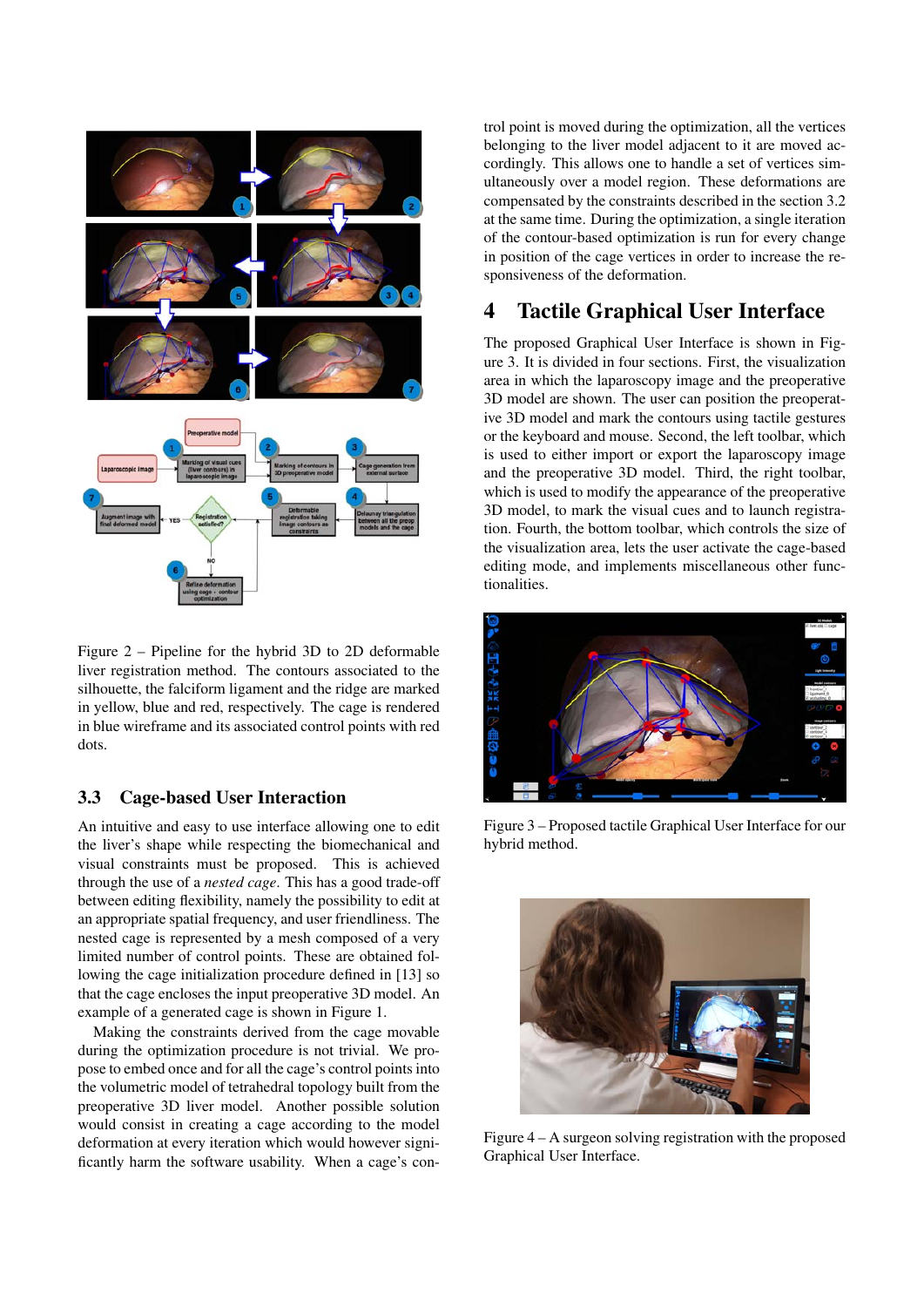Registration begins with a user click on  $\otimes$  to set the laparoscope parameters obtained from a prior calibration procedure. The button  $\bullet$  is then used to load the laparoscopy image and the button  $\mathcal{P}$  to load the preoperative 3D model. The visual cues are marked both in the laparoscopy image and the preoperative 3D model with the help of the controls located in the right toolbar. A rigid registration is done automatically so that the preoperative model fits the liver approximately in the laparoscopy image. The nested cage is generated by clicking on  $\hat{m}$ . The user then proceeds to match the contours by clicking on  $\Phi$ . The preoperative 3D models can be then translated and rotated so that they approximately fit the image. Automatic contour-based deformation is then launched by clicking on  $\mathbb{Z}$ . Once it completes, the user can proceed to edit the registration using the cage by clicking on the button  $\mathbb{R}$ . The vertices of the cage may be dragged while the system displays the registration combining the visual cues and the cage in real-time.

# 5 Experiments and Results

This section is divided in two parts. In the first part, results of an accuracy evaluation of the registration on a liver phantom are reported. In the second part, results of reliability evaluation on in-vivo liver data obtained at the hepatobiliary and pancreatic surgery department of the CHU Estaing hospital in Clermont-Ferrand, France, are reported.

We recall that in case of pathologies such as colorectal cancer liver metastases (CRLM) and hepatocellular carcinoma (HCC), a resection margin of 1 cm should be considered if possible [18, 19]. Thus, we consider a registration error of a centimeter or less as successful.

### 5.1 Accuracy Evaluation on a Liver Phantom

The accuracy of the proposed registration method is evaluated using a 3D printed liver phantom made of silicone (Figure 5(a)), which can simulate the bio-mechanical properties of a real liver. The principle of this experiment is as follows. The liver phantom is deformed and its shape reconstructed using the Structure-from-Motion software Agisoft Photoscan [17] (Figure 5(b)).  $N$  different views from those used to reconstruct the shape are taken as input images for the registration procedure. The CAD model from which the phantom has been printed is used as the input preoperative 3D model in our software and is registered following the proposed registration method. This experiment is performed for  $M = 4$  phantom deformations and  $N = 5$  different views per deformation.

We compared our method named *hybrid biomechanical* (HB) quantitatively in two ways against two previous methods [15], named *manual rigid* (MR) and [2], named *automatic biomechanical* (AB). The registration error, defined as the average distance between vertices of the preoperative and ground-truth models, is reported in Table 1. As we compared the distances between all the vertices and not only the ones used to perform registration, we can think of it as a measurement of a target registration error (TRE) [20]. We report the errors for two classes of vertices: the entire registered model and its visible part.

| Registration error for whole liver (mm) |           |                                          |       |  |  |  |  |  |
|-----------------------------------------|-----------|------------------------------------------|-------|--|--|--|--|--|
| Dataset $\downarrow$                    | <b>MR</b> | AB                                       | ΗB    |  |  |  |  |  |
|                                         | 09.00     | 05.35                                    | 04.10 |  |  |  |  |  |
| 2                                       | 06.19     | 08.65                                    | 05.05 |  |  |  |  |  |
| 3                                       | 12.23     | 10.32                                    | 08.46 |  |  |  |  |  |
| 4                                       | 08.60     | 06.78                                    | 05.70 |  |  |  |  |  |
|                                         |           |                                          |       |  |  |  |  |  |
|                                         |           | Registration error for visible part (mm) |       |  |  |  |  |  |
| Dataset $\downarrow$                    | <b>MR</b> | AB                                       | ΗB    |  |  |  |  |  |
|                                         | 11.09     | 07.96                                    | 04.62 |  |  |  |  |  |
| $\mathcal{D}_{\mathcal{L}}$             | 06.77     | 07.78                                    | 04.11 |  |  |  |  |  |
| 3                                       | 12.67     | 09.43                                    | 05.60 |  |  |  |  |  |

Table 1 – Registration errors with respect to the ground truths. The errors are expressed in millimetres and correspond to the average of the deviations of the registered model's vertices.

#### 5.2 Variability Evaluation on in vivo Liver Data

A high variability of the results obtained by different operators is a sign of unreliability of the registration solutions. We propose to assess the variability on real patient's data. To this end, we collect eight different surgery datasets. We asked eight surgeons to perform the registration on each dataset which leads to a total number of 64 registrations. Before performing the cage-based registration, the surgeons are provided with short videos acquired during the surgery's exploratory stage. The laparoscope was inserted in different trocars to let the surgeons have a wider scene perception. Table 2 reports the average of the vertexto-vertex RMSD for datasets obtained from eight laparoscopic hepatectomy.

| Patient $\rightarrow$ |       |       |       |       |       |       |       |       |
|-----------------------|-------|-------|-------|-------|-------|-------|-------|-------|
| Whole liver           | 07.05 | 10    |       | 20.33 | 08.12 | 08.63 | 12 34 | 08.01 |
| Visible               | 06.95 | റ     | 08.   | 15.66 | 05.52 | 04.50 | 06.26 | 04.19 |
| Tumour                | 05.99 | 10.83 | 07 24 | 18.77 | 04.19 | 03.37 | 09.00 | 08.63 |

Table 2 – Registration variability (in mm) of three sets of model parts for the patient data.

# 6 Discussion and Conclusion

For the phantom data, HB shows the lowest registration error, well below 1 cm. The error of MR is noticeably high, usually greater than 1 cm, showing that the deformation is significant. The registration error of AB is overall lower than MR's. The visual cues in AB thus sufficiently constrain the biomechanical model. HB shows decreased registration error thanks to the possibility of correcting the misaligned parts while respecting the anatomical and biomechanical constraints.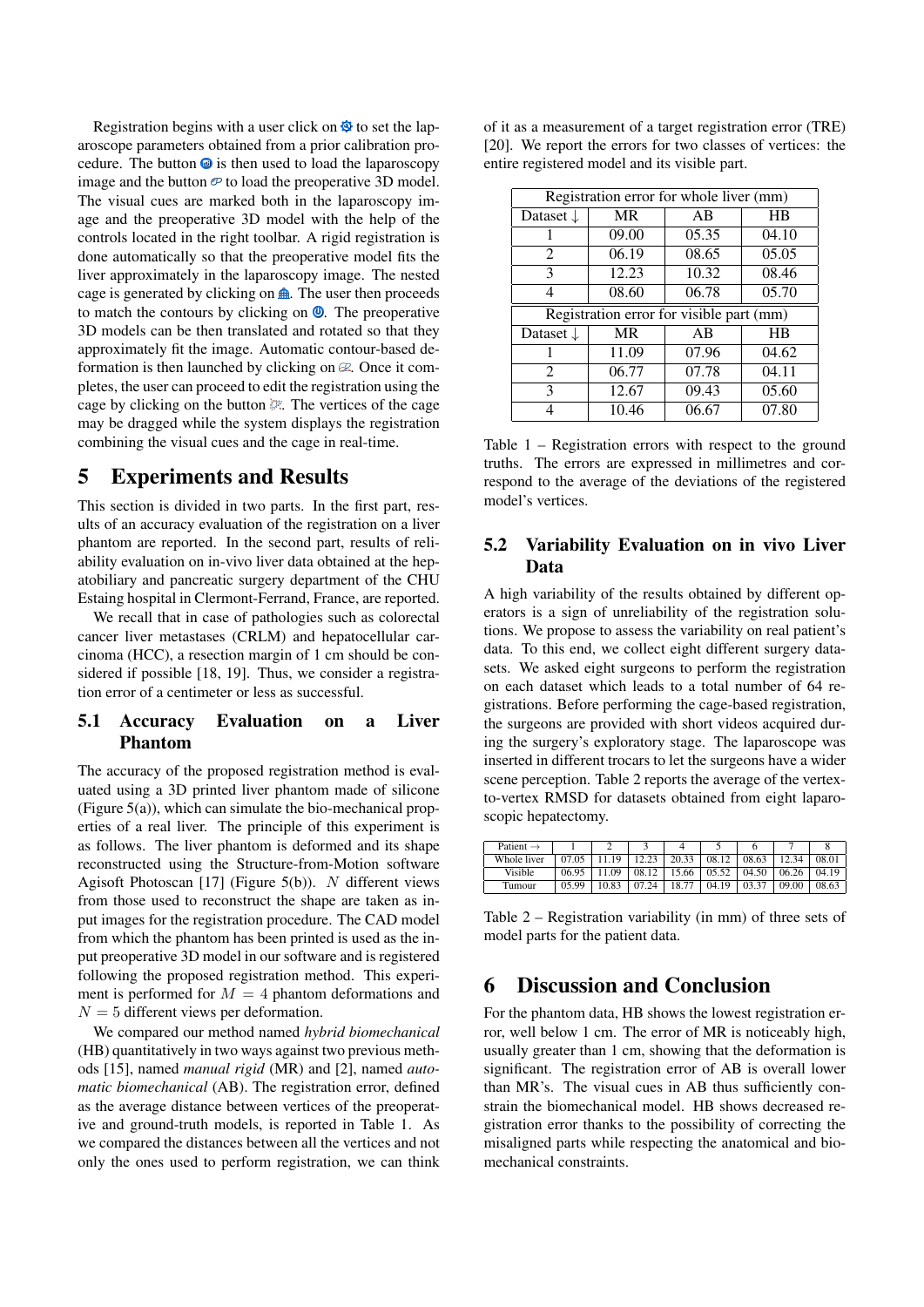

Figure 5 – (a) 3D printed liver phantom used for accuracy evaluation of the proposed registration method. Once deformed, its shape is reconstructed using Agisoft Photoscan. (b) Reconstructed cameras (in blue) and deformed phantom shape (in the center) in Photoscan. (c) Excerpt of real laparoscopy images used for variability evaluation.



Figure 6 – Dataset associated to patient 4 presenting the highest registration variability (cf. Table 2). (a) Input laparoscopic image. (b) Result of the proposed registration. The registration procedure is very challenging especially due to the liver viewed from a very skew angle.

For the patient data, the variability across different users is of 7.79 mm on average which shows that HB passes the requirement of a low variability. The image of patient 4 was far more challenging than the others due to a lack of visibility of the liver, explaining its high variability (see Figure 6).

The phantom data show that the average registration error is of 5.83 mm for the whole liver and 5.53 mm for the visible parts with our hybrid method. This is very promising as being below the 1 cm oncologic margin advised in the literature for tumour resection in laparoscopic hepatectomy. However, further clinical tests have to be made in order to validate our method, notably regarding the location of inner structures such as tumours and vessels after registration. If such tests confirm an overall registration error lower than 1 cm, then the proposed method will give surgeons a reliable basis to guide resection. In future work, it will also be important to estimate the registration uncertainty and to relate it to the registration error to discard automatically ill-constrained cases such as the image of patient 4.

# References

[1] Ozgur, E., Koo, B., Le Roy, B., Buc, E., Bartoli, A. Preoperative liver registration for augmented monocular laparoscopy using backward-forward biomechanical simulation. International Journal of Computer Assisted Radiology and Surgery, 13, 1629-1640, (2018)

- [2] Koo, B., Ozgur, E., Le Roy, B., Buc, E., Bartoli, A.: Deformable registration of a preoperative 3D liver volume to a laparoscopy image using contour and shading cues. MICCAI, (2017)
- [3] Bender, J., Koschier, D., Charrier, P., Weber, D. Position-based simulation of continuous materials. Computers Graphics, 44, 1-10, (2014)
- [4] Bechmann, D. and Gerber, D. 2003. Arbitrary shaped deformations with dogme. The Visual Computer 19 (May), pp. 175–186, (2003)
- [5] Barr, A. H. Global and local deformations of solid primitives. Computer Graphics (SIGGRAPH) 18, 3 (July), 21–30, (1984)
- [6] Feng, J., Shao, J., Jin, X., Peng, Q., and Forrest, R. Multuresolution free-form deformations with subdivision surfaces of arbitrary topology. The Visual Computer 22, 1 (Jan.), 28–42, (2005)
- [7] Sederberg, T. W. and Parry, S. R. Free-form deformation of solid geometric models. Computer Graphics (SIGGRAPH) 20, 4 (Aug.), 151–160, (1986)
- [8] Adagolodjo, Y., Trivisonne, R., Haouchine, N., Cotin, S., Courtecuisse, H.: Silhouette-based pose estimation for deformable organs application to surgical augmented reality. IROS, (2017)
- [9] Haouchine, N., Roy, F., Untereiner, L., Cotin, S.: Using contours as boundary conditions for elastic registration during minimally invasive hepatic surgery. IROS, (2016)
- [10] Thompson, S., Totz, J., Song, Y., Johnsen, S., Stoyanov, D., Ourselin, S., Gurusamy, K., Schneider, C., Davidson, B., Hawkes, D., Clarkson, M.: Accuracy validation of an image guided laparoscopy system for liver resection. Proceedings of SPIE - The International Society for Optical Engineering 9415(09):1-12, (2015)